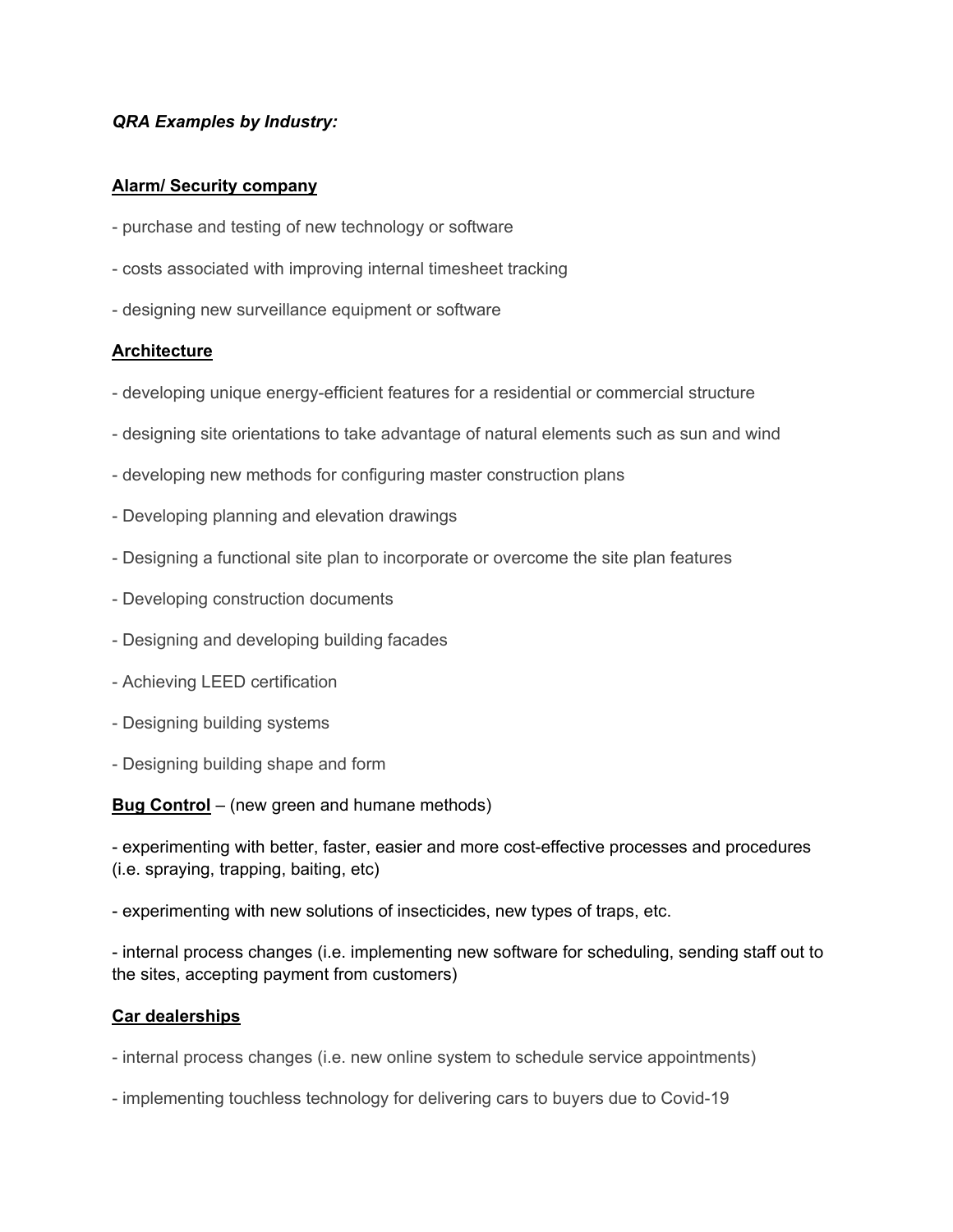- designing new solutions for fixing cars (i.e. old rare cars where replacement parts are no longer manufactured and service department has to find a new way to fix the car and develop an alternative part that will work)

# **Construction/Electricians/Plumbers**

- experimenting with alternative material combinations
- foundation engineering to mitigate the effect of unstable soil or sand
- energy efficiency design or improvement
- "Green" building design and LEED certification
- HVAC system design to improve airflow and energy efficiency
- Electrical, plumbing and lighting design to increase efficiency
- Drainage or storm water management design
- structural engineering to withstand load capacity or natural disasters
- dew point analysis to determine location and type of barrier for walls, roofs and floors
- plant production system design and optimization
- high-tech equipment installation
- projects utilizing advanced modeling software to develop and test mock-up designs
- improvement of construction/plumbing/electrician processes for increased efficiency or reliability
- exploring new construction/plumbing/electric techniques used in the field

- design and development of unique temporary systems such as shoring, formwork, falsework, power and dewatering systems

- pipe design and testing
- mechanical equipment sizing, mechanical fittings and routing
- building information modeling (BIM)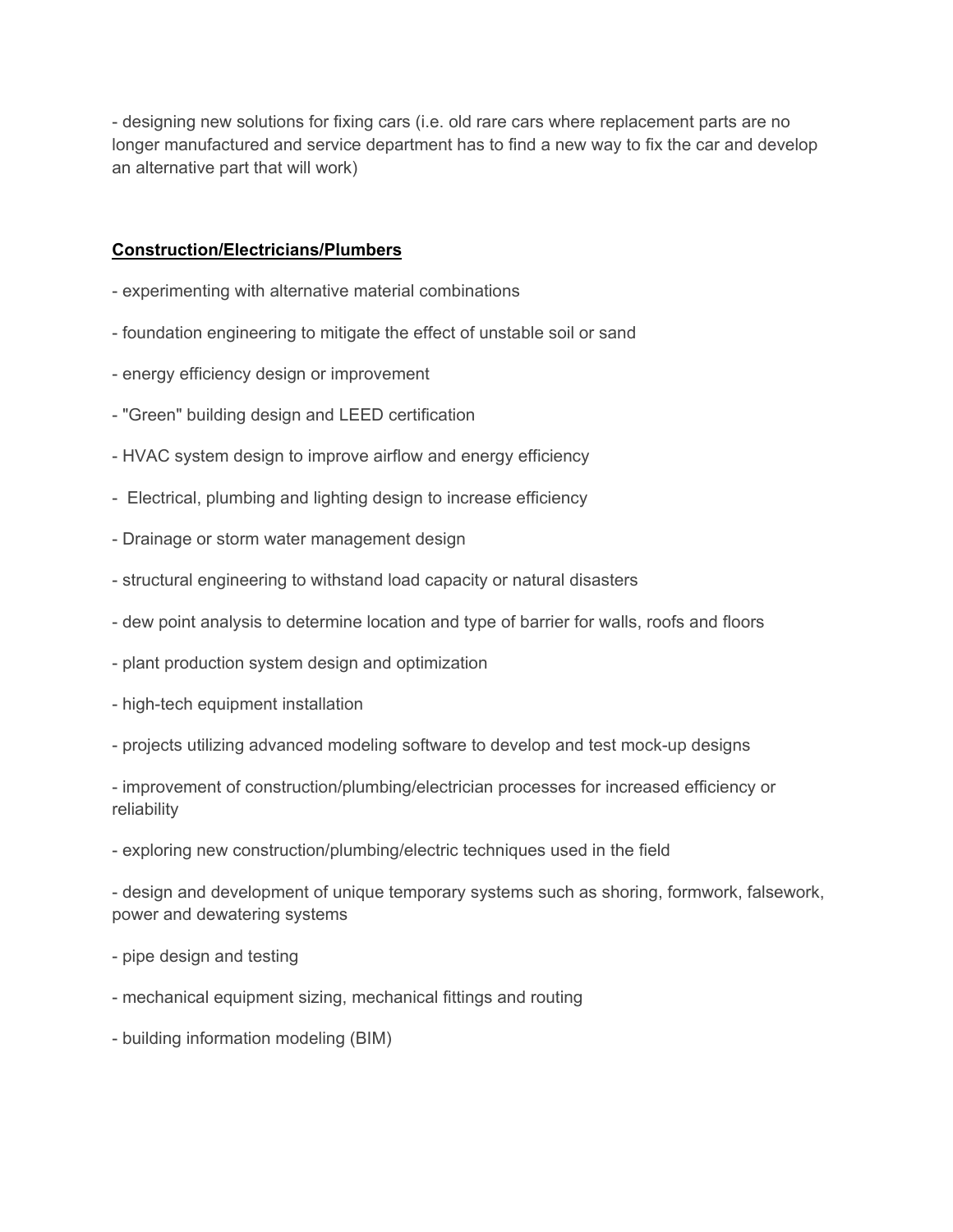## **Dairy Farms**

- optimizing productivity and utilization of dairy pastures
- Developing / Integration of new or improved dairy production systems
- Developing technologies to measure body composition in livestock
- Developing ways to increase milk production
- Developing new gene transfer technologies
- Eliminating / controlling dairy cattle disease
- Conducting horticultural R&D activities
- Evaluating/Integrating of accelerated growth formulas
- Avoiding antibiotic residues in milk
- Making efforts to control molds and mycotoxins
- Attempting to improve milking procedures to increase milking efficiency
- Evaluating and implementing of odor control treatment methods
- Experimenting with aging techniques
- Experimenting with preservatives to increase shelf life of various dairy products
- Developing or experimenting with new feeds or feeding techniques for dairy cattle
- Developing and experimenting with new breeding techniques
- Developing automated processes

- Developing specialty products such as reduced fat, low-carbohydrate, or protein-enhanced dairy products

- Developing products with lengthened shelf lives
- Developing or modifying pasteurization processes
- Developing new or improved methods to minimize bacteria and other contaminants
- Developing or modifying bottling processes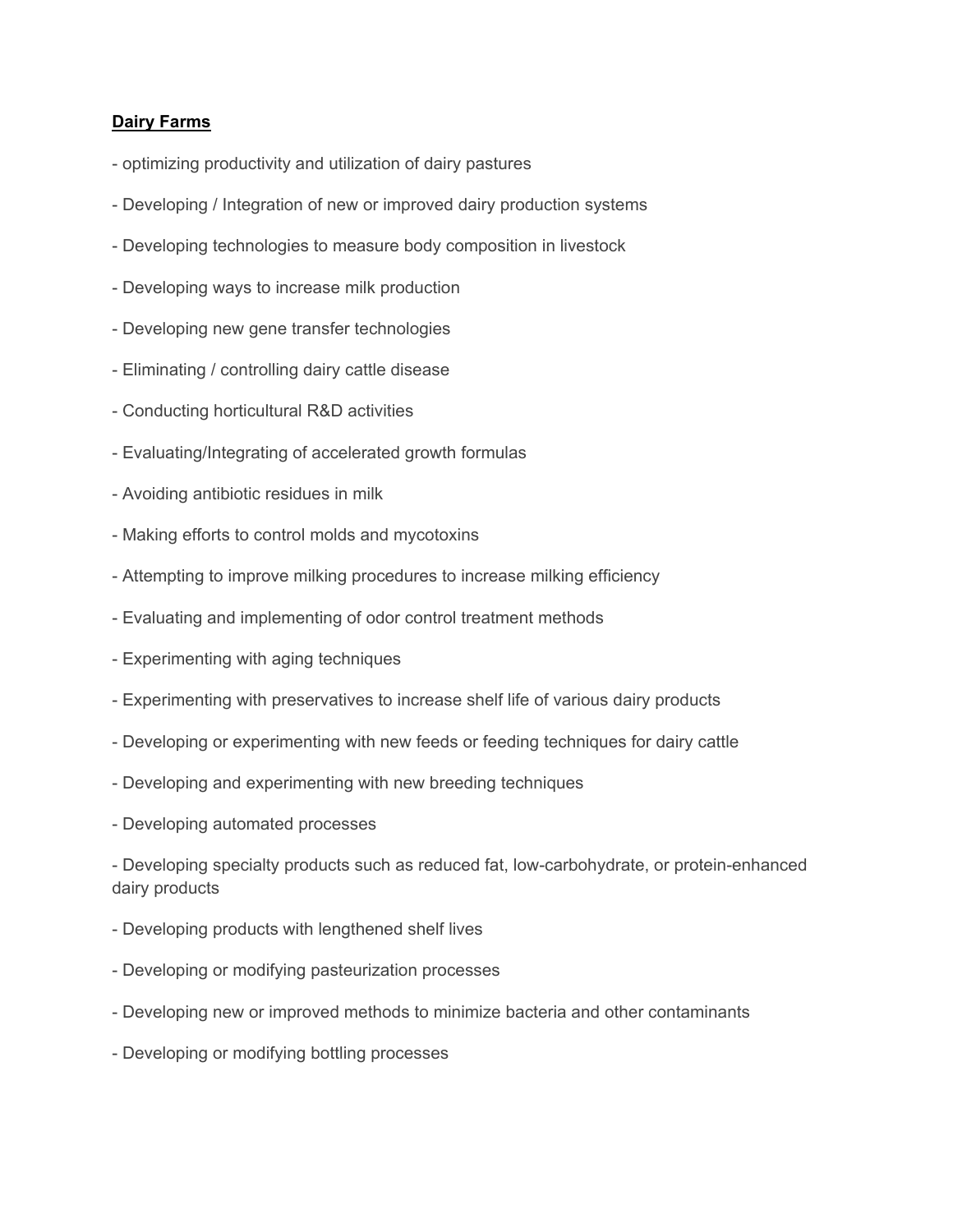- Shepherding products or processes through regulatory or industry approval processes (e.g., FDA, USDA, ISO-9000)

## **Dentists**

-experimenting with alternative materials and attachment systems, sealants, adhesives, anesthesias, etc.

- experimenting with better, faster, easier and more cost-effective processes and procedures

-research leading to publications and patents

- incorporating new technology that in turn creates a new or improved process in their practice (example, implementing 3D printing technology generates new workflows and changes to the production pipeline. The costs incurred to implement 3D technology including additional software and additional costs needed to indirectly "update" the rest of the dental practice procedures to accommodate the new technology of 3D printing)

- Costs to incorporate tele-health into the practice

- internal process changes (i.e. for patient intake, instead of having them walk-in and complete all of the registration forms, process improvement would be providing them the option of preregistering and filling out all of the questionnaires online. In this case, all IT and hardware costs, as well as time to re-train staff would qualify)

- When it comes to "custom" orders because patients have different mouth shapes etc., if the practice came up with a new procedure to streamline the custom fabrication of dentures for example, the costs associated with developing that new process would be qualifying. Let's say that they developed a curved attachment that is affixed to the dentures that allows for faster/easier fabrication of the dentures even though every patient has different curvatures...that's qualifying R&D.

- The year that a practice brings their lab in house also has QRAs because they have to revamp all of their procedures now that they will be testing in-house. They are changing the way they collect and submit samples to the lab, and the way they receive and report on the lab results. All of these initial costs are qualified.

This podcast talks about another R&D firm's process and how they structure their calls with the prospects, data collection, time involved, etc. This consulting company is a fan of custom, patient specific cases as qualifying activities. I tend to fall more in the middle but AIA can take a position on whether to interview about custom/patient specific and allow all of the time used back and forth with the client to try on the dentures or crowns until it's a perfect fit: https://www.dentalimplantpractices.com/podcast/110-dental-implant-tax-credit-with-leytonconsulting/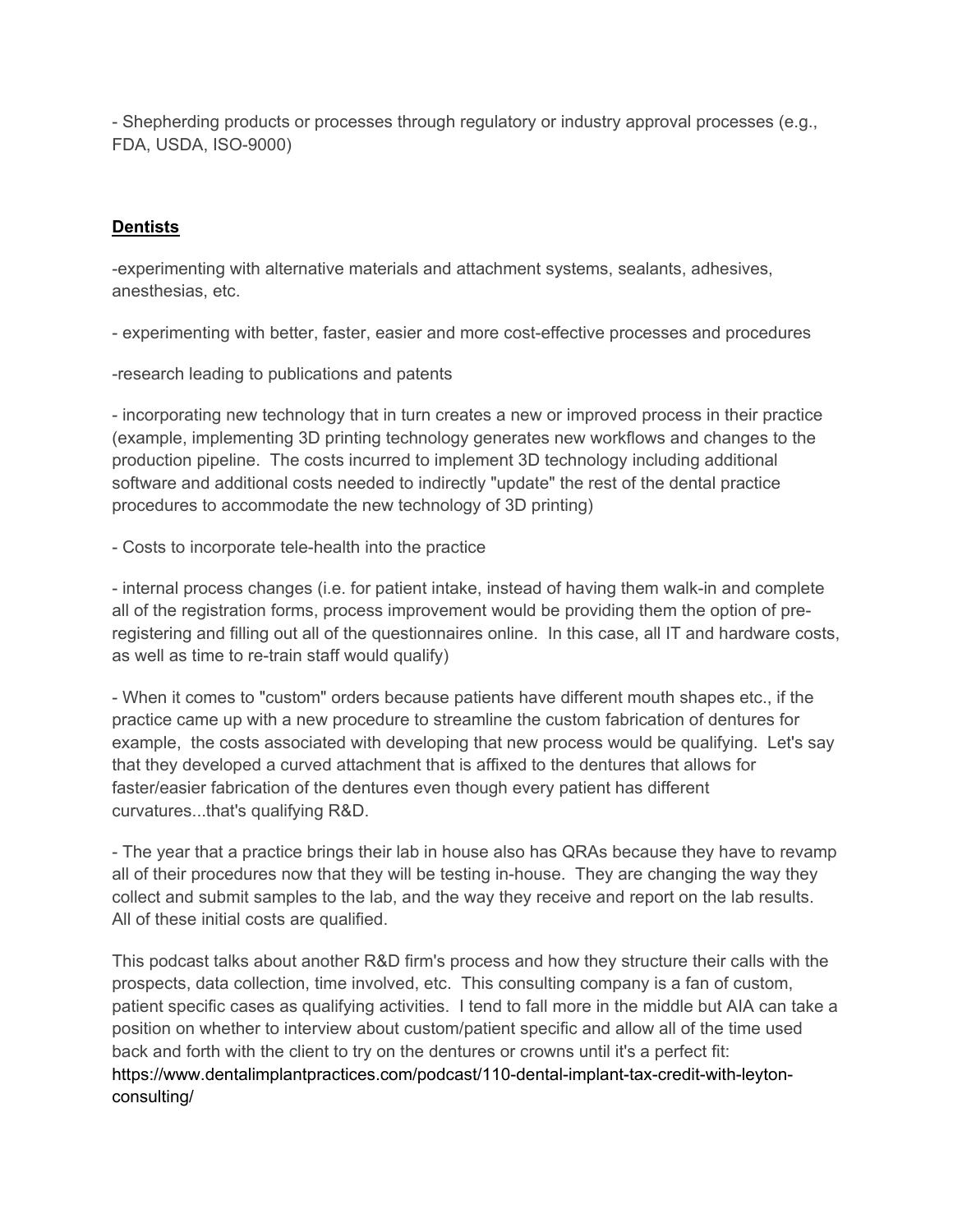# **Excavation**

- experimenting with different kinds of machinery to improve excavating techniques and efficiency

- experimenting with alternative materials and procedures to mitigate excavation site issues such as moisture, ground instability, etc.

# **Farms**

- discovering new methods of hybridization or development of new strains of crops. plants or livestock

- development and implementation of new irrigation systems
- evaluation and implementation of new techniques to increase yields
- improvements to harvesting techniques
- development or experimentation with new feeds or feeding techniques for livestock

#### **Home health care**

- experimenting with better, faster, easier and more cost-effective processes and procedures

- incorporating new technology that in turn creates a new or improved process in their practice (e.g. scheduling, patient inquiries/intake, etc.)

- Costs to incorporate tele-health into the practice

### **Manufacturing**

- Designing and developing first articles, samples and prototypes
- Practicing innovative product development using computer-aided design tools
- Experimenting with new machining trends
- Developing new, improved, or second-generation tools, dies, molds and other devices
- Tooling and equipment fixture design and development

- Developing unique computer numerical control programs and/or programmable logic controllers

- Developing custom alloys and manufacturing processes
- Designing innovative equipment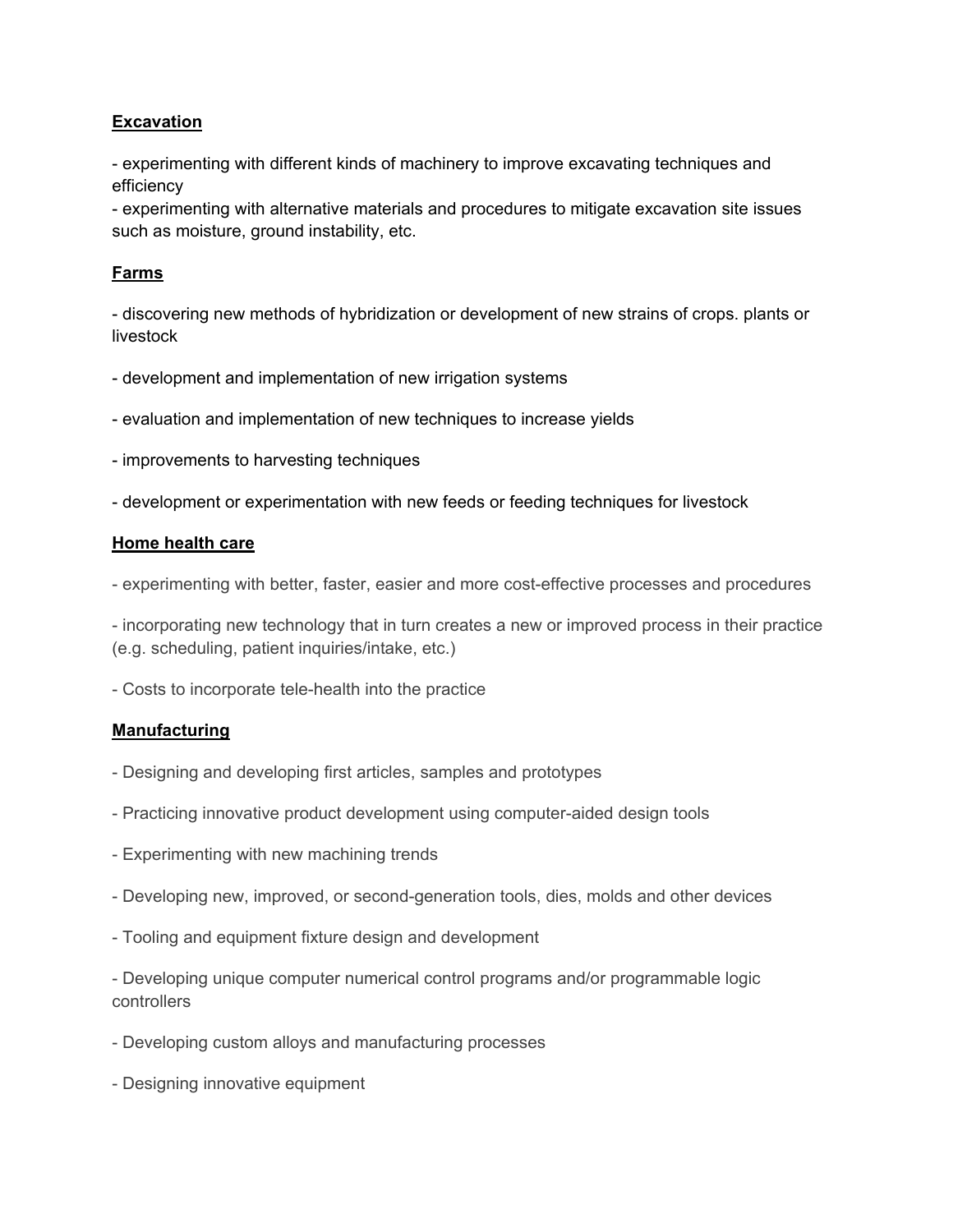- Prototyping and three-dimensional solid modeling
- Testing and stress analysis and maintaining quality assurance
- Designing and developing cost-effective and innovative operational processes
- Integrating new materials to improve product performance and manufacturing processes
- Determining tooling requirements and optimal placement of equipment
- Evaluating and determining the most efficient flow of materials
- Developing processes that would meet increasing regulatory requirements
- Reducing labor costs
- Alternative material testing
- Achieving compliance with changing emissions laws and regulations
- Streamlining manufacturing processes through automation
- Increasing manufacturing capabilities and production capacities
- Developing and Implementing new / improved safety enhancements
- Developing new applications
- Improving product quality

#### **Oil and gas**

- Designing offshore structure design with respect to:
	- Generator and compressor modules
	- Process modules
	- Quarters
	- Equipment skids
	- Jackets
	- Helidecks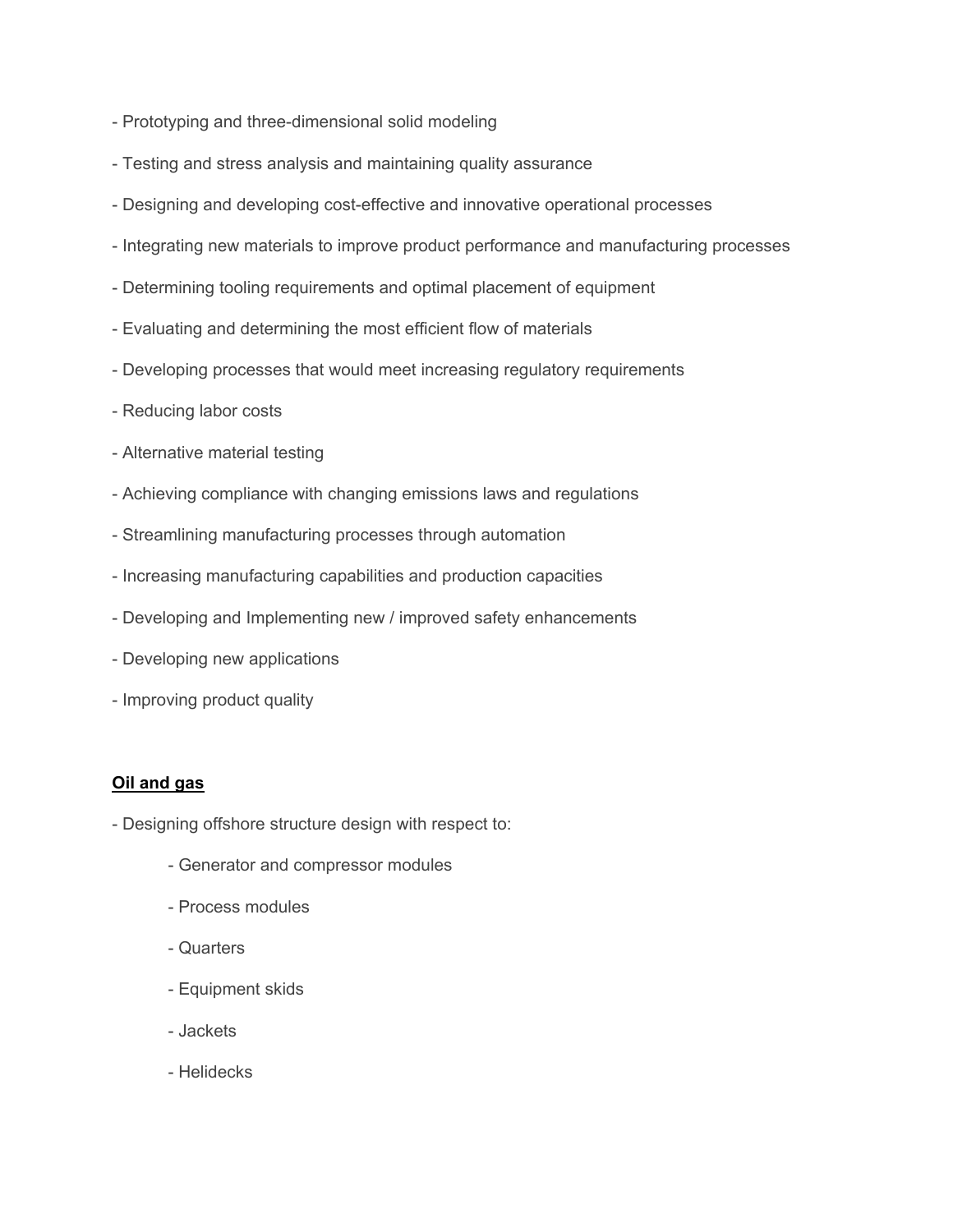- Developing and testing of plug and abandonment solutions
- Developing and testing of turnaround and shutdown services
- Creating plant design with respect to:
	- Pressurization
	- Safety
	- Chemical segregation
	- Environmental and pollution control systems
- Developing wastewater treatment solutions
- Refining issues
- Designing or improving drills
- Developing containment systems
- Testing fuel combustion
- Conducting environmental testing and remediation

### **Optometrists**

-experimenting with alternative materials, different kinds of contact lenses, eye drops, etc.

- experimenting with better, faster, easier and more cost-effective processes and procedures
- -research leading to publications and patents

- incorporating new technology that in turn creates a new or improved process in their practice (example, implementing Optical Coherence Tomography technology generates new workflows and changes to their testing procedures. The costs incurred to implement this technology including additional software and additional costs needed to indirectly "update" the rest of the practice procedures to accommodate the new technology. Sometimes it creates a domino effect where the practice will find more efficient ways to diagnose and treat other eye conditions)

- Costs to incorporate tele-health into the practice

 - internal process changes (i.e. for patient intake, instead of having them walk-in and complete all of the registration forms, process improvement would be providing them the option of pre-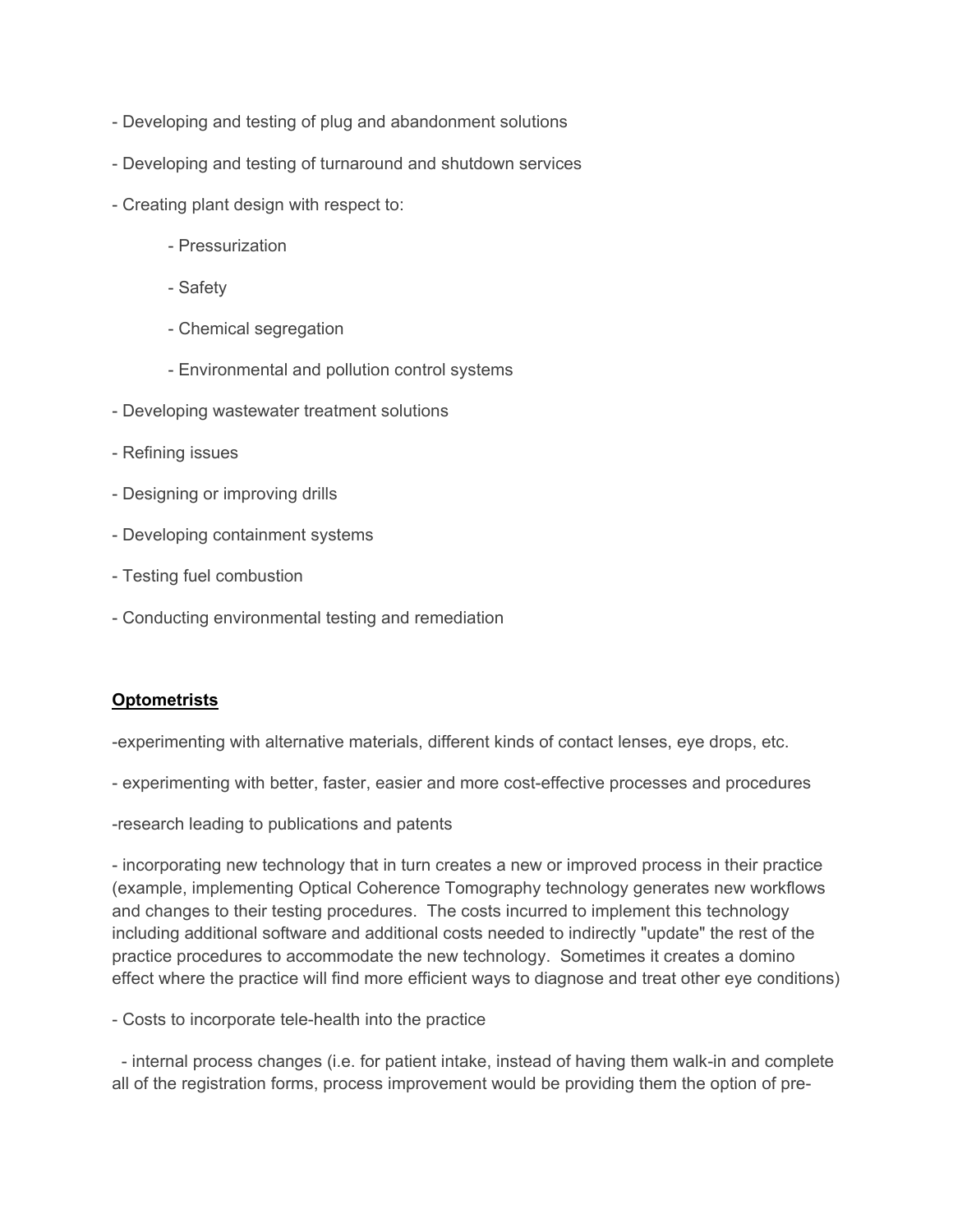registering and filling out all of the questionnaires online. In this case, all IT and hardware costs, as well as time to re-train staff would qualify)

## **Orthopaedics/ Chiropractic**

- experimenting with better, faster, easier and more cost-effective processes and procedures
- research leading to publications and patents
- incorporating new technology that in turn creates a new or improved process in their practice
- Costs to incorporate tele-health into the practice

 - internal process changes (i.e. for patient intake, instead of having them walk-in and complete all of the registration forms, process improvement would be providing them the option of preregistering and filling out all of the questionnaires online. In this case, all IT and hardware costs, as well as time to re-train staff would qualify)

## **Recycling & Waste Management**

-developing irrigation processes and sprinkler systems for composting

- improving leachate contamination controlling systems

- developing new methods for recycling, disposal or treatment of used chemicals and byproducts

- designing new or improved compost turning machines
- designing wind row machines with additional aeration
- developing or modifying compost screening systems
- improving landfill cells and attempting to prolong use
- -implementing and improving co-disposal techniques and communal collection
- developing and improving composite liners
- controlling and improving hydro-geological suitability
- implementing novel energy recovery techniques
- developing alternatives to flaring
- developing new methods to control pathogens
- waste-to-energy (WTE) plant conception and implementation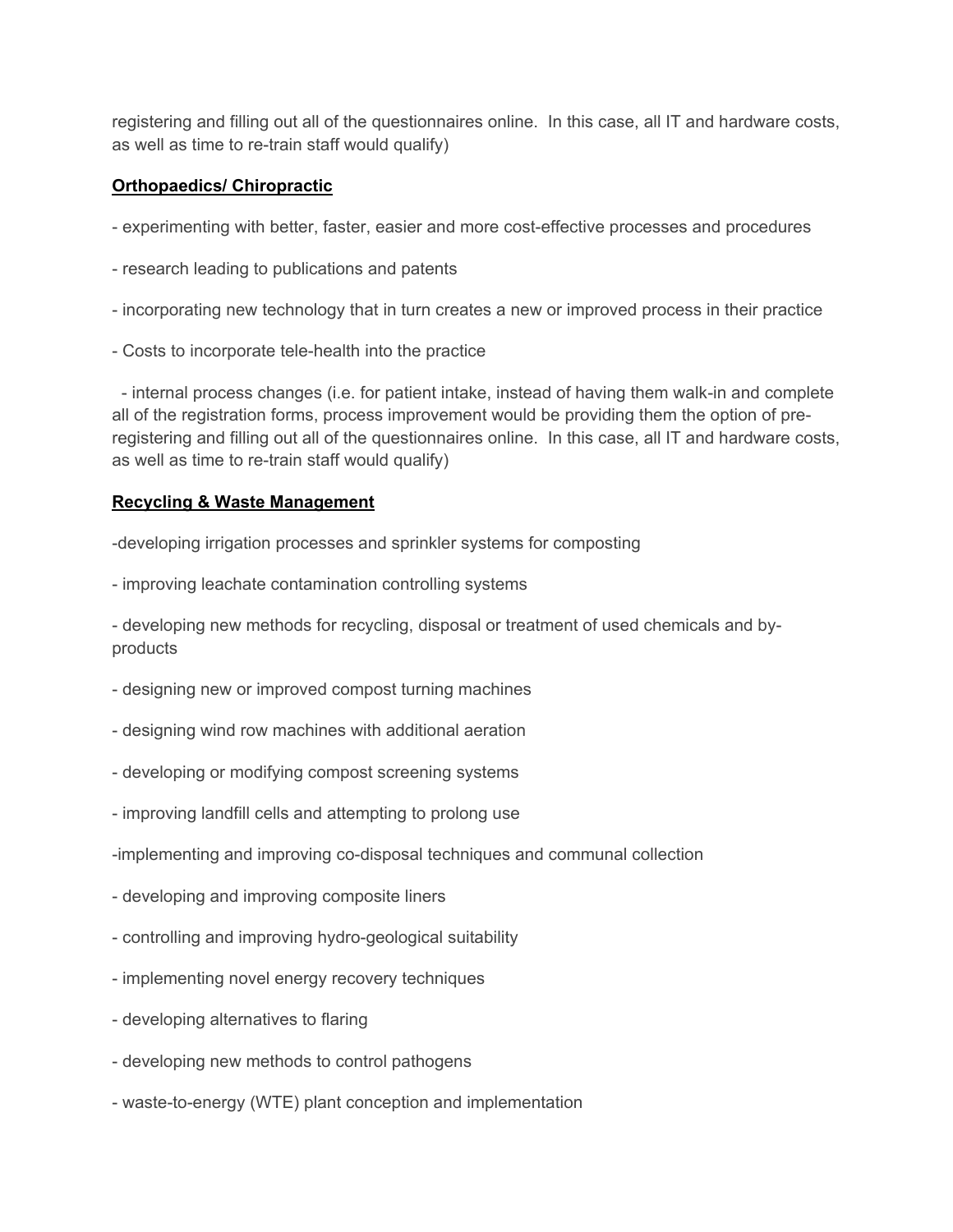- developing processes to recycle produce with green waste
- experimenting with methods to increase capacity of construction and demolition facilities
- attempting reduction or control of odor

- developing or modifying hazardous waste processes (controlling, handling, detecting and disposal techniques)

- implementing an environmental management system (EMS)
- implementing better technique for removing solids from water in C/D flotation tanks

### **Restaurant**

- exploring innovative processes that improve the nutrition, safety and preservation of food
- implementing blockchain technology to track a food product back to its source

- implementing technology and equipment in light of COVID restrictions (equipment to maintain social distancing, electronic/QR code menus, etc.)

#### **Telecommunications**

- Designing and implementing plans for both layout of the physical network and the software technologies necessary to provide required services such as:

- Unified communication VOIP
- Security solutions
- Core routing and switching
- Data centers

- Developing new and improved functional integration for mobile computing, media, and network processes

- Designing and developing for new programming models, algorithms, and parameterized data traffic

- Developing software and processes for data trafficking and data center management

- Developing custom communication networks for specific uses and layouts, including highspeed data, VOIP, and video conferencing

- Developing second generation or improved products